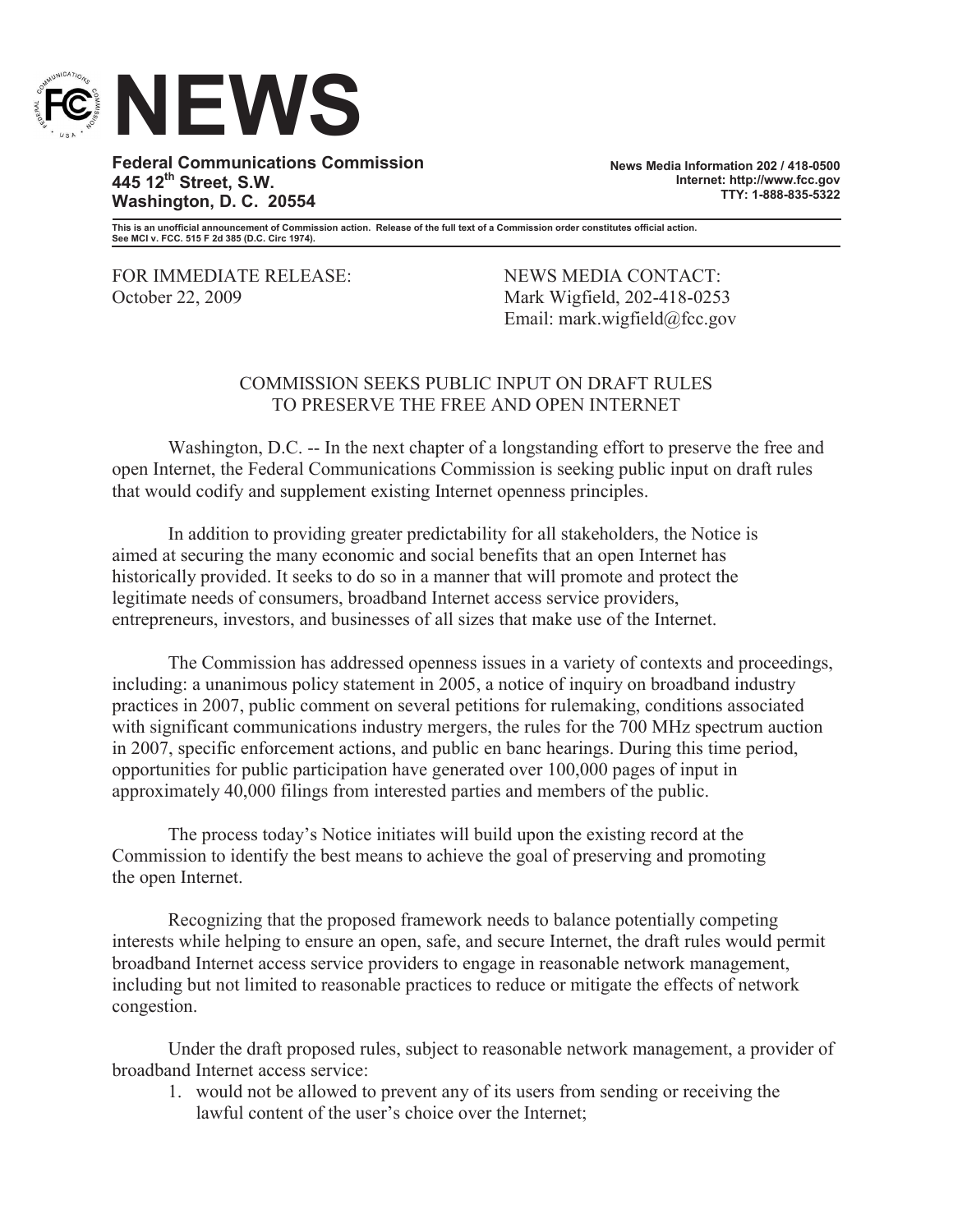- 2. would not be allowed to prevent any of its users from running the lawful applications or using the lawful services of the user's choice;
- 3. would not be allowed to prevent any of its users from connecting to and using on its network the user's choice of lawful devices that do not harm the network;
- 4. would not be allowed to deprive any of its users of the user's entitlement to competition among network providers, application providers, service providers, and content providers;
- 5. would be required to treat lawful content, applications, and services in a nondiscriminatory manner; and
- 6. would be required to disclose such information concerning network management and other practices as is reasonably required for users and content, application, and service providers to enjoy the protections specified in this rulemaking.

The draft rules make clear that providers would also be permitted to address harmful traffic and traffic unwanted by users, such as spam, and prevent both the transfer of unlawful content, such as child pornography, and the unlawful transfer of content, such as a transfer that would infringe copyright. Further, nothing in the draft rules supersedes any obligation a broadband Internet access service provider may have -- or limits its ability -- to deliver emergency communications, or to address the needs of law enforcement, public safety, or national or homeland security authorities, consistent with applicable law.

The Commission is also seeking comment on how it should address "managed" or "specialized" services, which are Internet-Protocol-based offerings provided over the same networks used for broadband Internet access services. While the proceeding will seek input on how best to define and treat such services, managed services could include voice, video, and enterprise business services, or specialized applications like telemedicine, smart grid, or eLearning offerings. These services may provide consumer benefits and lead to increased deployment of broadband networks.

The Notice asks how the Commission should define the category of managed or specialized services, what policies should apply to them, and how to ensure that broadband providers' ability to innovate, develop valuable new services, and experiment with new technologies and business models can co-exist with the preservation of the free and open Internet on which consumers and businesses of all sizes depend.

The Notice affirms that the six principles it proposes to codify would apply to all platforms for broadband Internet access, including mobile wireless broadband, while recognizing that different access platforms involve significantly different technologies, market structures, patterns of consumer usage, and regulatory history. To that end, the Notice seeks comment on how, in what time frames or phases, and to what extent the principles should apply to non-wireline forms of broadband Internet access, including mobile wireless.

Recognizing that the Commission's decisions in this rulemaking must reflect a thorough understanding of current technology and future technological trends, the Chief